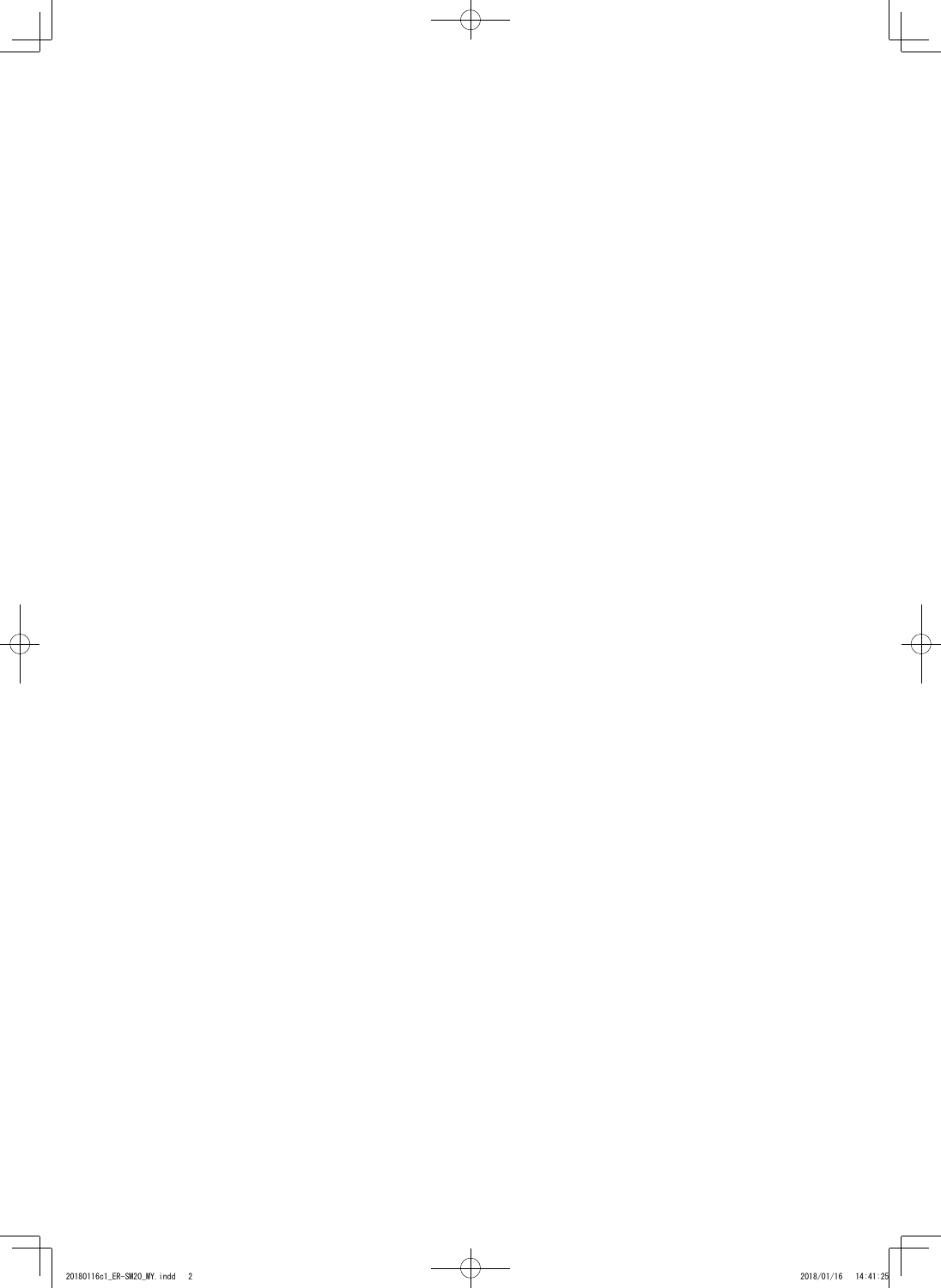# CONTENTS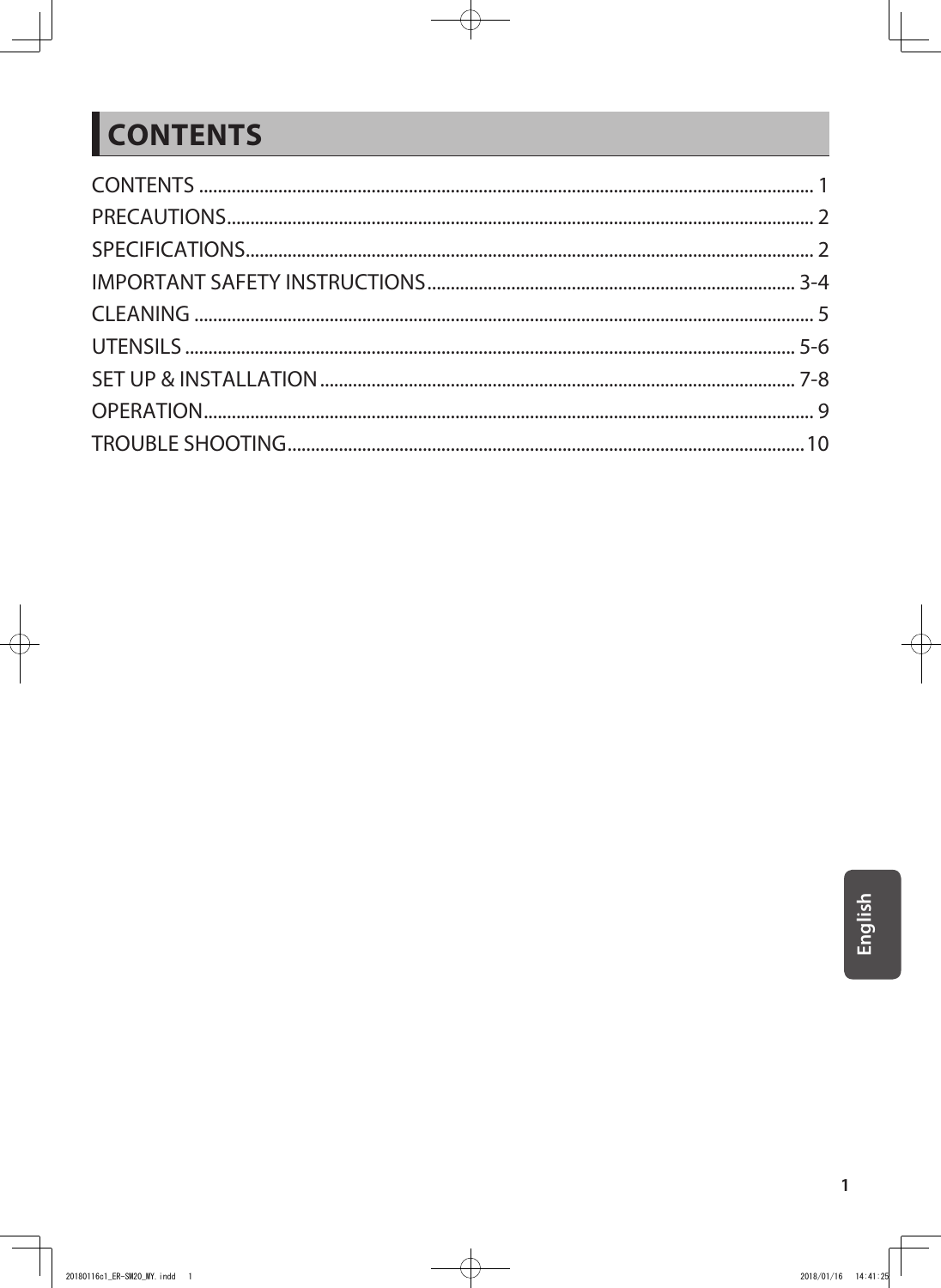# **PRECAUTIONS**

### **PRECAUTIONS TO AVOID POSSIBLE EXPOSURE TO EXCESSIVE MICROWAVE ENERGY**

- (a) Do not attempt to operate this oven with the door open since this can result in harmful exposure to microwave energy. It is important not to break or tamper with the safety interlocks.
- (b) Do not place any object between the oven front face and the door or allow cleaner residue to accumulate on sealing surfaces.
- (c) WARNING: If the door or door seals are damaged, the oven must not be operated until it has been repaired by a competent person.

#### ADDENDUM

If the apparatus is not maintained in a good state of cleanliness, its surface could be degraded and affect the life span of the apparatus and lead to a dangerous situation.

## **SPECIFICATIONS**

| Model:                          | MM-MM20P(WH)    |
|---------------------------------|-----------------|
| <b>Rated Voltage:</b>           | 230-240V~50Hz   |
| Power Consumption (Microwave):  | 1200-1270W      |
| Rated Output Power (Microwave): | 750-800W        |
| <b>Oven Capacity:</b>           | 20L             |
| <b>Turntable Diameter:</b>      | $\Phi$ 255mm    |
| Outside Dimensions (W x D x H): | 440x325x258mm   |
| Net Weight:                     | Approx. 11.2 kg |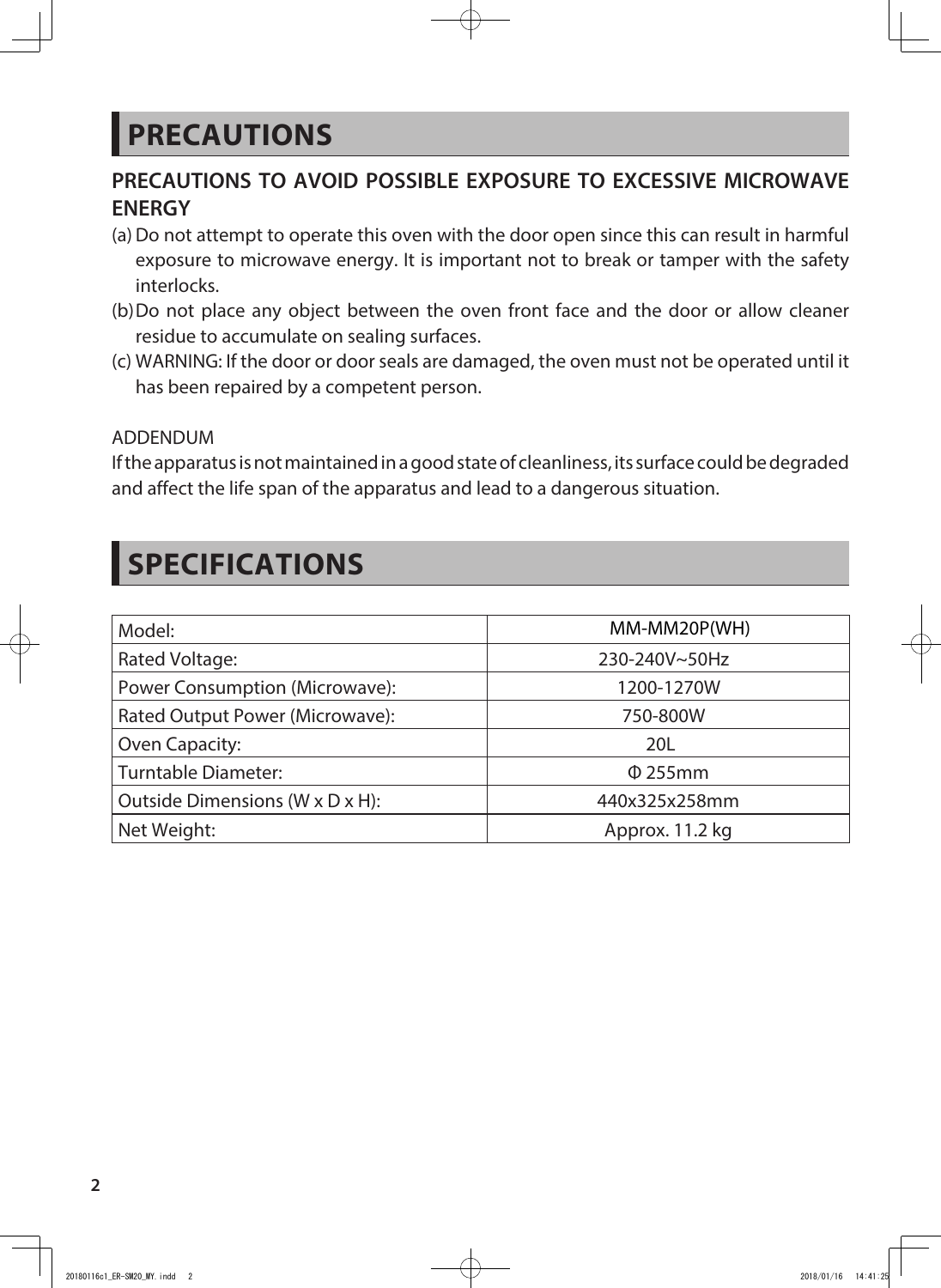## **IMPORTANT SAFETY INSTRUCTIONS**

### **WARNING**

To reduce the risk of fire, electric shock, injury to persons or exposure to excessive microwave oven energy when using your appliance, follow basic precautions, including the following:

- 1. Read and follow the specific: "PRECAUTIONS TO AVOID POSSIBLE EXPOSURE TO EXCESSIVE MICROWAVE ENERGY".
- 2. This appliance can be used by children and persons with reduced physical, sensory or mental capabilities or lack of experience and knowledge if they have been given supervision or instruction concerning use of the appliance in a safe way and understand the hazards involved. Children shall not play with the appliance. Cleaning and user maintenance shall not be made by children unless they are supervised.
- 3. Keep the appliance and its cord away from children unless they are continuously supervised.
- 4. If the supply cord is damaged, it must be replaced by the manufacturer, its service agent or similarly qualified persons in order to avoid a hazard.
- 5. WARNING: Ensure that the appliance is switched off before replacing the lamp to avoid the possibility of electric shock.
- 6. WARNING: It is hazardous for anyone other than a competent person to carry out any service or repair operation that involves the removal of a cover which gives protection against exposure to microwave energy.
- 7. WARNING: Liquids and other foods must not be heated in sealed containers since they are liable to explode.
- 8. When heating food in plastic or paper containers, keep an eye on the oven due to the possibility of ignition.
- 9. Only use utensils that are suitable for use in microwave ovens.
- 10. If smoke is emitted, switch off or unplug the appliance and keep the door closed in order to stifle any flames.
- 11. Microwave heating of beverages can result in delayed eruptive boiling, therefore care must be taken when handling the container.
- 12. The contents of feeding bottles and baby food jars shall be stirred or shaken and the temperature checked before consumption, in order to avoid burns.
- 13. Eggs in their shell and whole hard-boiled eggs should not be heated in microwave ovens since they may explode, even after microwave heating has ended.
- 14. The oven should be cleaned regularly and any food deposits removed.
- 15. Failure to maintain the oven in a clean condition could lead to deterioration of the surface that could adversely affect the life of the appliance and possibly result in a hazardous situation.
- 16. Only use the temperature probe recommended for this oven.(for ovens provided with a facility to use a temperature-sensing probe.)
- 17. The microwave oven shall not be placed in a cabinet unless it has been tested in a cabinet.
- 18. This appliance is intended to be used in household and similar applications such as:
	- -staff kitchen areas in shops, offices and other working environments;
	- -by clients in hotels, motels and other residential type environments;
	- -farm houses;

-bed and breakfast type environments.

- 19. The microwave oven is intended for heating food and beverages. Drying of food or clothing and heating of warming pads, slippers, sponges, damp cloth and similar may lead to risk of injury, ignition or fire.
- 20. Metallic containers for food and beverages are not allowed during microwave cooking.
- 21. The appliance shall not be cleaned with a steam cleaner.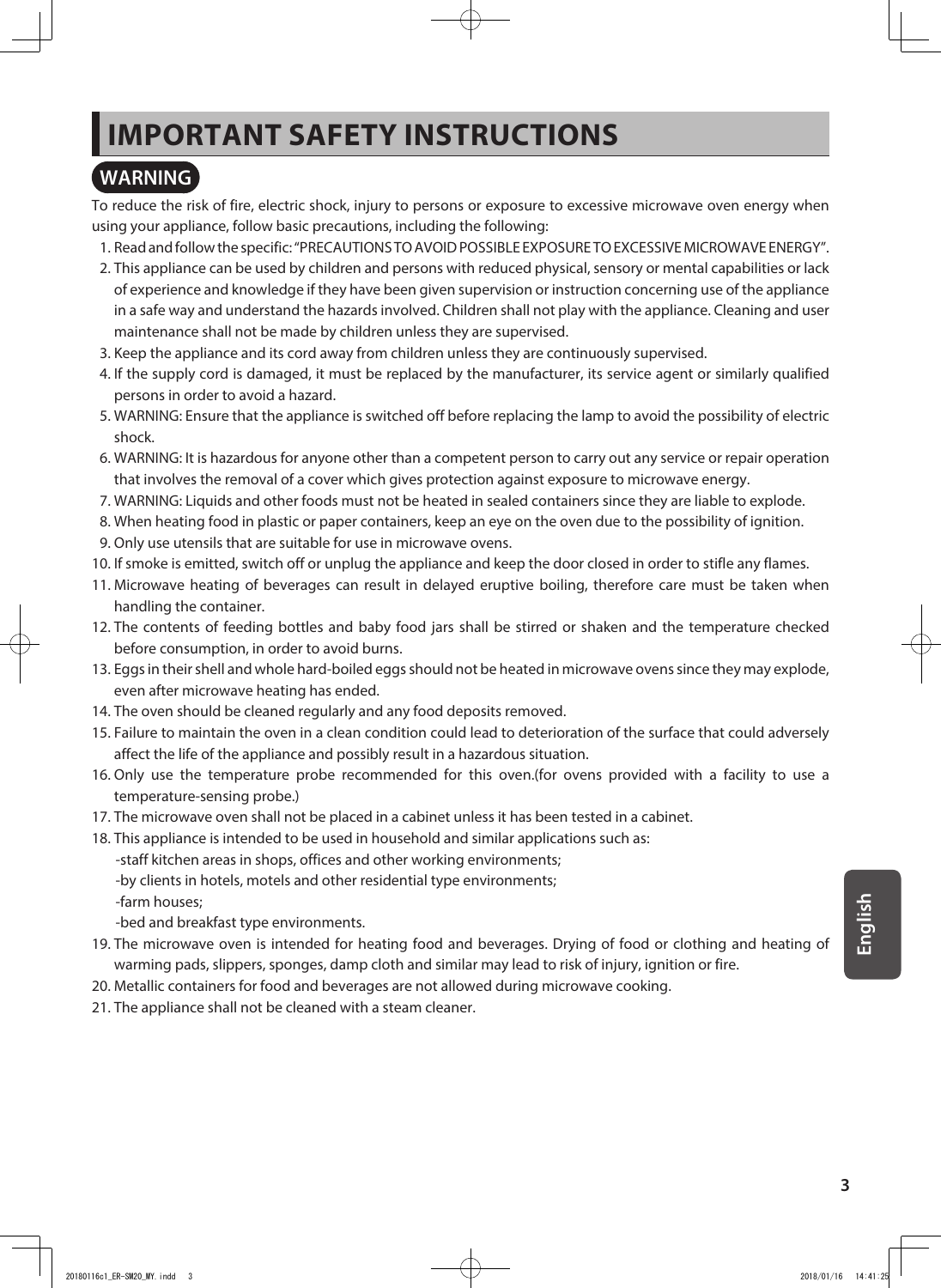- 22. The appliance is intended to be used freestanding.
- 23. The rear surface of appliances shall be placed against a wall.
- 24. The appliances are not intended to be operated by means of an external timer or separate remote-control system.

READ CAREFULLY AND KEEP FOR FUTURE REFERENCE

#### **To Reduce the Risk of Injury to Persons Grounding Installation**

### **DANGER**

Electric Shock Hazard

Touching some of the internal components can cause serious personal injury or death. Do not disassemble this appliance.



Electric Shock Hazard Improper use of the grounding can result in electric shock. Do not plug into an outlet until appliance is properly installed and grounded.

This appliance must be grounded. In the event of an electrical short circuit, grounding reduces the risk of electric shock by providing an escape wire for the electric current.

This appliance is equipped with a cord having a grounding wire with a grounding plug. The plug must be plugged into an outlet that is properly installed and grounded.

Consult a qualified electrician or serviceman if the grounding instructions are not completely understood or if doubt exists as to whether the appliance is properly grounded.

If it is necessary to use an extension cord, use only a 3-wire extension cord.

- 1. A short power-supply cord is provided to reduce the risks resulting from becoming entangled in or tripping over a longer cord.
- 2. If a long cord set or extension cord is used:
	- 1) The marked electrical rating of the cord set or extension cord should be at least as great as the electrical rating of the appliance.
	- 2) The extension cord must be a grounding-type 3-wire cord.
	- 3) The long cord should be arranged so that it will not drape over the counter top or tabletop where it can be pulled on by children or tripped over unintentionally.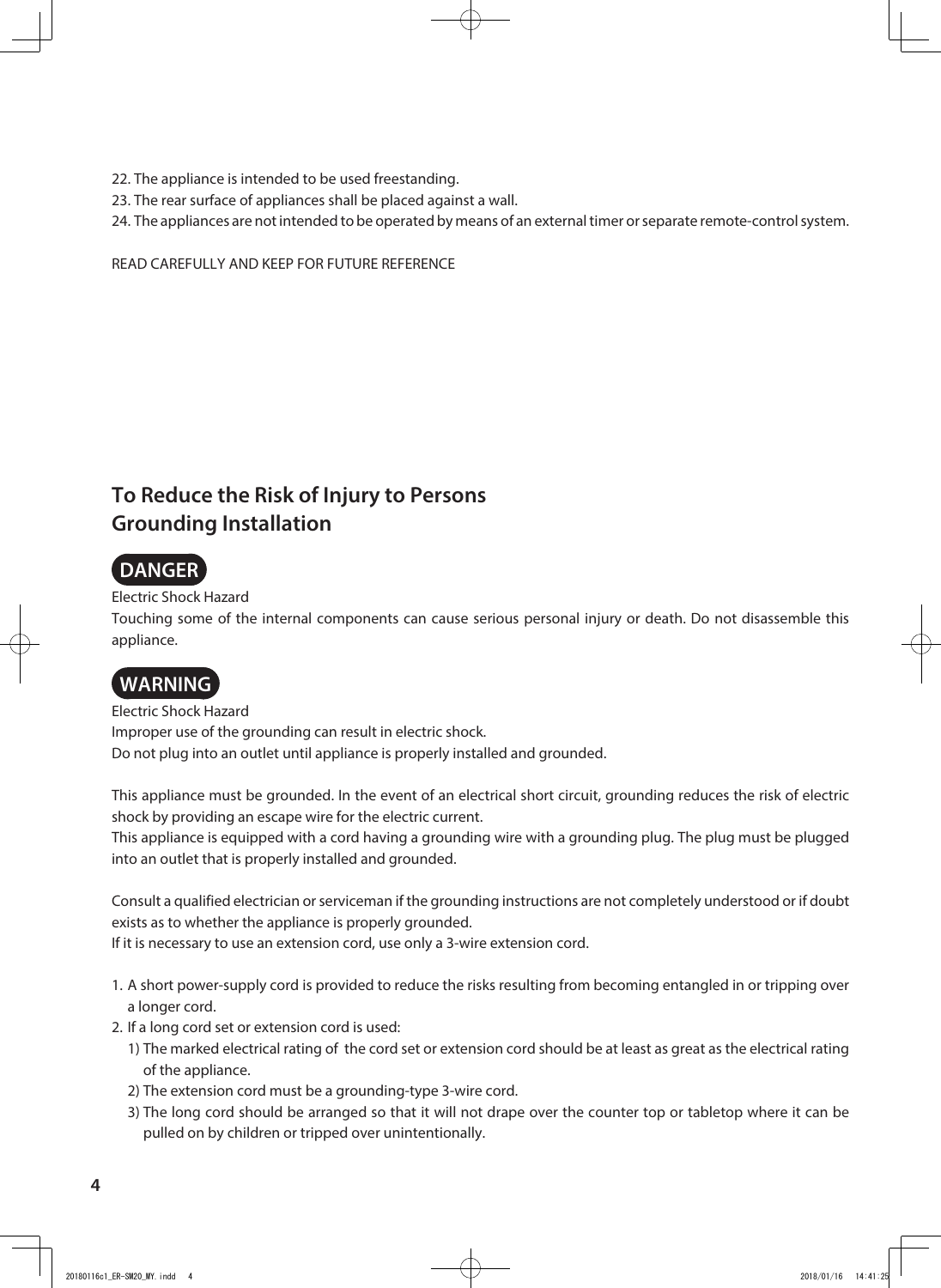# **CLEANING**

Be sure to unplug the appliance from the power supply.

- 1. Clean the cavity of the oven after using with a slightly damp cloth.
- 2. Clean the accessories in the usual way in soapy water.
- 3. The door frame and seal and neighboring parts must be cleaned carefully with a damp cloth when they are dirty.
- 4. Do not use harsh abrasive cleaners or sharp metal scrapers to clean the oven door glass since they can scratch the surface, which may result in shattering of the glass.
- 5. Cleaning Tip---For easier cleaning of the cavity walls that the food cooked can touch: Place half a lemon in a bowl, add 300ml (1/2 pint) water and heat on 100% microwave power for 10 minutes. Wipe the oven clean using a soft, dry cloth.

# **UTENSILS**

### **CAUTION**

### **Personal Injury Hazard**

It is hazardous for anyone other than a competent person to carry out any service or repair operation that involves the removal of a cover which gives protection against exposure to microwave energy.

See the instructions on "Materials you can use in microwave oven or to be avoided in microwave oven." There may be certain non-metallic utensils that are not safe to use for microwaving. If in doubt, you can test the utensil in question following the procedure below.

Utensil Test:

- 1. Fill a microwave-safe container with 1 cup of cold water (250ml) along with the utensil in question.
- 2. Cook on maximum power for 1 minute.
- 3. Carefully feel the utensil. If the empty utensil is warm, do not use it for microwave cooking.
- 4. Do not exceed 1 minute cooking time.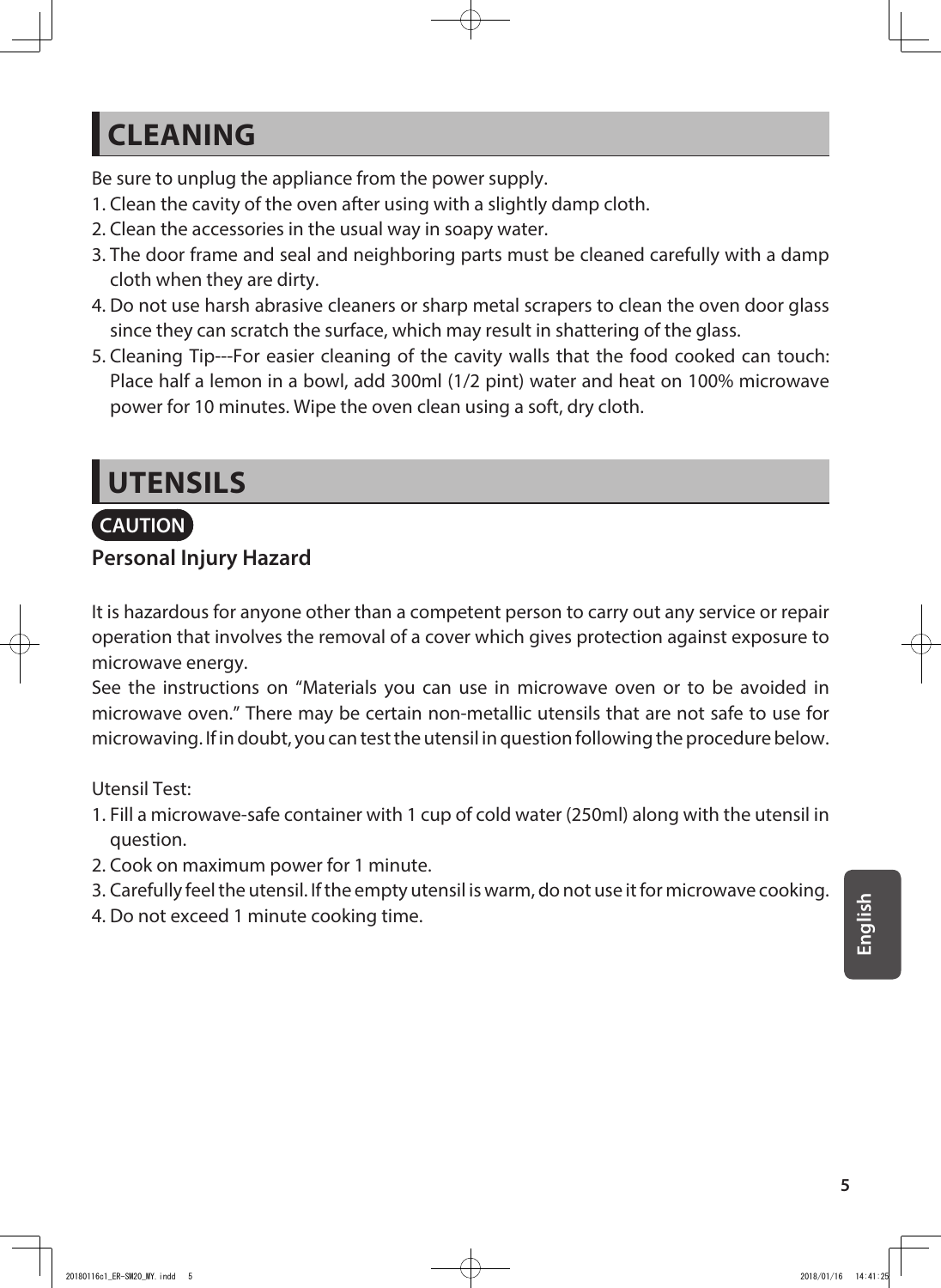### **Materials you can use in microwave oven**

| <b>Utensils</b>       | <b>Remarks</b>                                                                                                                                                                                                                                                                  |
|-----------------------|---------------------------------------------------------------------------------------------------------------------------------------------------------------------------------------------------------------------------------------------------------------------------------|
| Browning dish         | $F0$ llow manufacturer's instructions. The bottom of browning dish must be at least 3/16<br>inch (5mm) above the turntable. Incorrect usage may cause the turntable to break.                                                                                                   |
| Dinnerware            | Microwave-safe only. Follow manufacturer's instructions. Do not use cracked or chipped<br>dishes.                                                                                                                                                                               |
| Glass jars            | Always remove lid. Use only to heat food until just warm. Most glass jars are not heat<br>resistant and may break.                                                                                                                                                              |
| Glassware             | Heat-resistant oven glassware only. Make sure there is no metallic trim. Do not use<br>cracked or chipped dishes.                                                                                                                                                               |
| Oven cooking bags     | Follow manufacturer's instructions. Do not close with metal tie. Make slits to allow<br>steam to escape.                                                                                                                                                                        |
| Paper plates and cups | Use for short-term cooking/warming only. Do not leave oven unattended while cooking.                                                                                                                                                                                            |
| Paper towels          | Use to cover food for reheating and absorbing fat. Use with supervision for a short-term<br>cooking only.                                                                                                                                                                       |
| Parchment paper       | Use as a cover to prevent splattering or a wrap for steaming.                                                                                                                                                                                                                   |
| Plastic               | Microwave-safe only. Follow the manufacturer's instructions. Should be labeled<br>"Microwave Safe". Some plastic containers soften, as the food inside gets hot. "Boiling<br>bags" and tightly closed plastic bags should be slit, pierced or vented as directed by<br>package. |
| Plastic wrap          | Microwave-safe only. Use to cover food during cooking to retain moisture. Do not allow<br>plastic wrap to touch food.                                                                                                                                                           |
| Wax paper             | Use as a cover to prevent splattering and retain moisture.                                                                                                                                                                                                                      |

### **Materials to be avoided in microwave oven**

| <b>Utensils</b>                 | <b>Remarks</b>                                                             |
|---------------------------------|----------------------------------------------------------------------------|
| Aluminum tray                   | May cause arcing. Transfer food into microwave-safe dish.                  |
| Food carton with metal handle   | May cause arcing. Transfer food into microwave-safe dish.                  |
| Metal or metal-trimmed utensils | Metal shields the food from microwave energy. Metal trim may cause arcing. |
| Metal twist ties                | May cause arcing and could cause a fire in the oven.                       |
| Paper bags                      | May cause a fire in the oven.                                              |
| Plastic foam                    | Plastic foam may melt or contaminate the liquid inside when exposed to     |
|                                 | high temperature.                                                          |
| Wood                            | Wood will dry out when used in the microwave oven and may split or crack.  |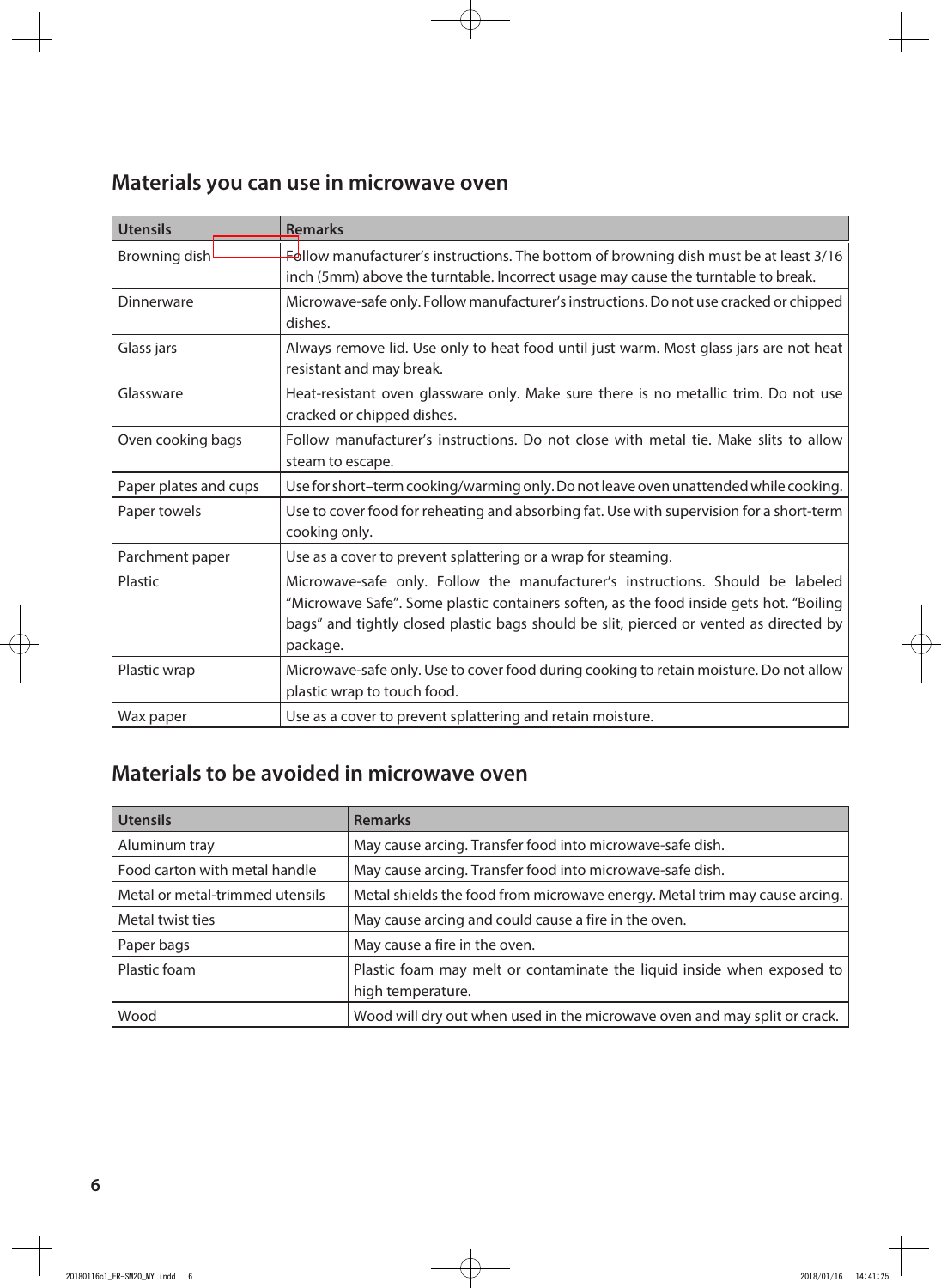## **SET UP & INSTALLATION**

### **SETTING UP YOUR OVEN**

Names of Oven Parts and Accessories

Remove the oven and all materials from the carton and oven cavity.



G) Safety interlock system

### **Turntable Installation**



- a. Never place the glass tray upside down. Follow the instruction to place the glass tray on the turntable ring with correct direction. The glass tray should rotate smoothly.
- b. Both glass tray and turntable ring assembly must always be used during cooking.
- c. All food and containers of food are always placed on the glass tray for cooking.
- d. If glass tray or turntable ring assembly cracks or breaks, contact your nearest authorized service center.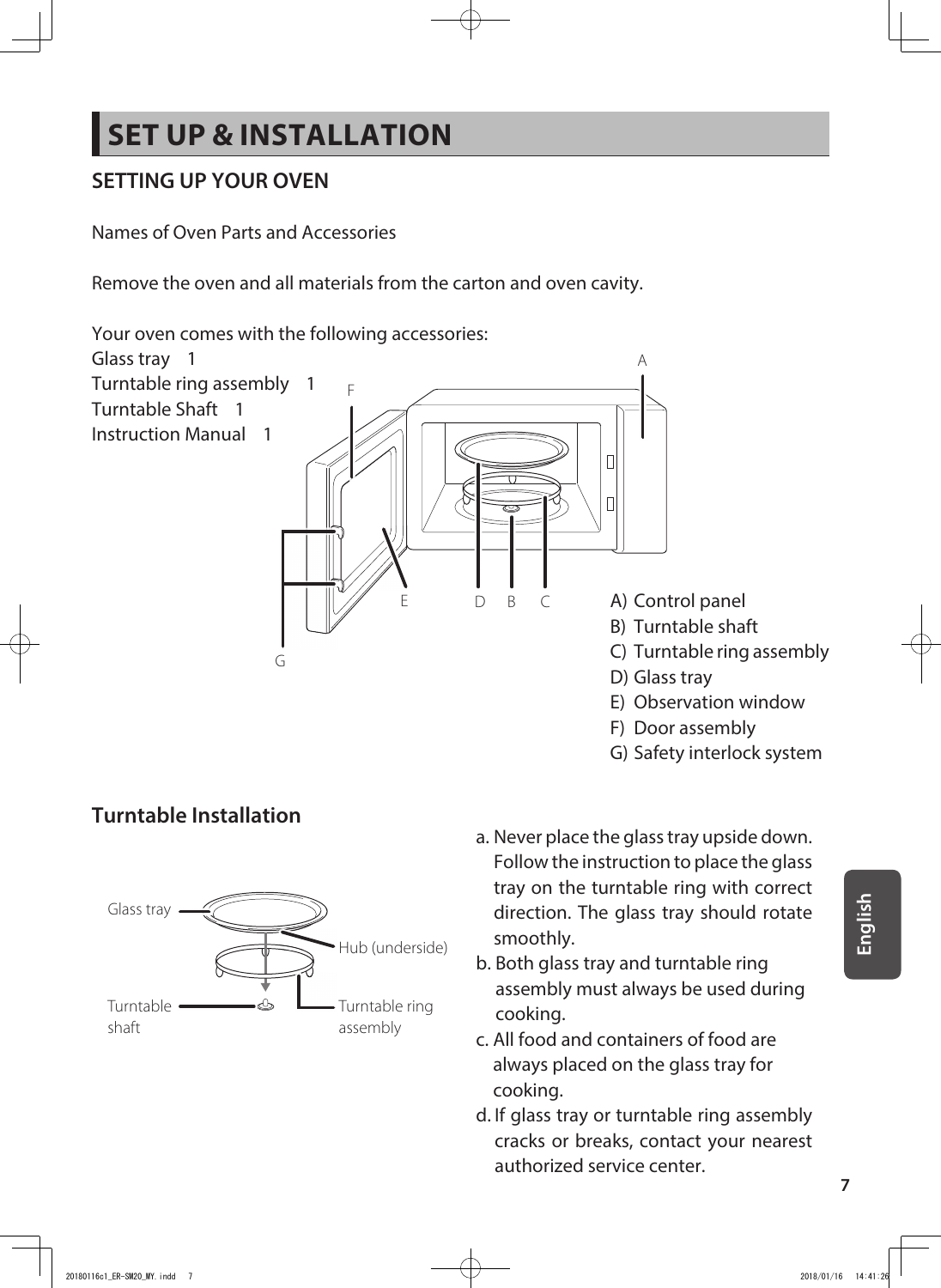### **Countertop Installation**

Remove all packing material and accessories. Examine the oven for any damage such as dents or broken door. Do not install if oven is damaged.

Cabinet: Remove any protective film found on the microwave oven cabinet surface.

Do not remove the light brown Mica cover that is attached to the oven cavity to protect the magnetron.

### **Installation**

1. Select a level surface that provide enough open space for the intake and/or outlet vents.



- (1) The minimum installation height is 85cm.
- (2) The rear surface of appliance shall be placed against a wall.

Leave a minimum clearance of 30cm above the oven, a minimum clearance of 20cm is required between the oven and any adjacent walls.

- (3) Do not remove the legs from the bottom of the oven.
- (4) Blocking the intake and/ or outlet openings can damage the oven.
- (5) Place the oven as far away from radios and TV as possible. Operation of microwave oven may cause interference to your radio or TV reception.
- 2. Plug your oven into a standard household outlet. Be sure the voltage and the frequency is the same as the voltage and the frequency on the rating label.
- WARNING: Do not install oven over a range cooktop or other heat-producing appliance. If installed near or over a heat source, the oven could be damaged and the warranty would be void.

The accessible surface may be hot during operation.

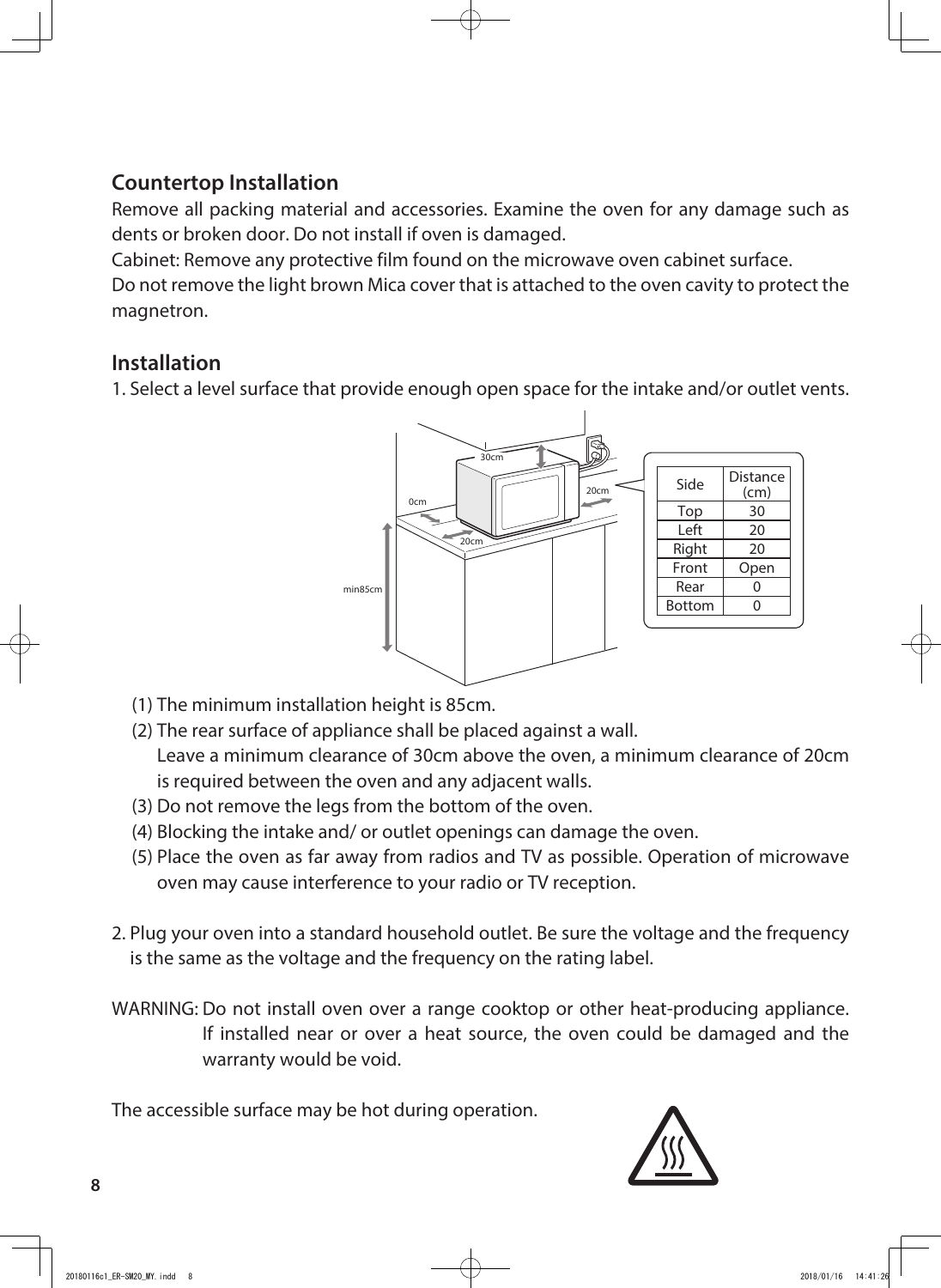## **OPERATION**



- 1. POWER knob
- 2. TIMER knob
- To set cooking power by turning POWER knob to desired level.
- To set the time of cooking by turning TIMER knob to desired time per your food cooking guide.
- The microwave oven will automatically start cooking after power level and time are set.
- After the cooking time is up, the unit will "Dong" to stop.
- If the unit is not in use, always set time to "0".

| <b>Function/Power</b> | Output      | Application                                    |  |
|-----------------------|-------------|------------------------------------------------|--|
| Low                   | 17% Micro.  | Soften Ice Cream                               |  |
| Med. Low (Defrost)    | 33% Micro.  | Soup Stew, Soften Butter or Defrost            |  |
| Med.                  | 55% Micro.  | Stew, Fish                                     |  |
| Med. High             | 77% Micro.  | Rice, Fish, Chicken, Ground Meat               |  |
| High                  | 100% Micro. | Reheat, Milk, Boil Water, Vegetables, Beverage |  |

Notice: When removing food from the oven, please ensure that the oven power is switched off by turning the timer switch to 0 (zero). Failure to do so, and operating the microwave oven without food in it, can result in overheating and damage to the magnetron.